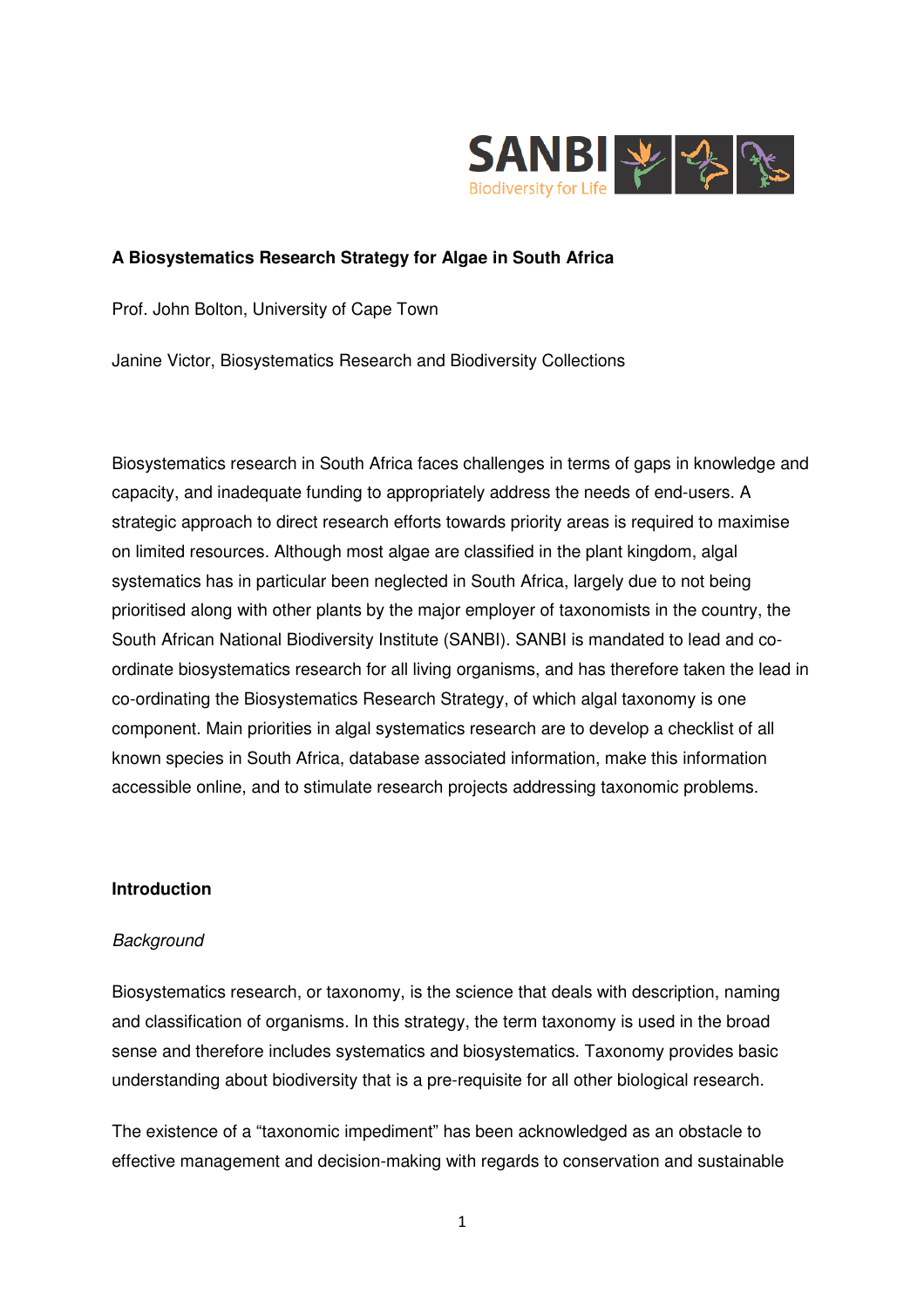use of biological biodiversity. Through the establishment of the Global Taxonomic Initiative (GTI), one of the thrusts of the Convention on Biological Diversity (CBD), South Africa is obligated to attempt to remove the taxonomic impediment through strengthening of capacity to generate taxonomic information.

These challenges can only be addressed through a strategic approach to identifying needs and gaps in knowledge and capacity, and by prioritising these and making recommendations for addressing them. There has been a global call for taxonomy to be directed towards practical ends, including bioprospecting and ecological research on the conservation and sustainable use of biological diversity and its components. If this is to be achieved, then a strategy is required.

#### SANBI Biodiversity Strategy

The South African National Biodiversity Institute (SANBI) is a parastatal body falling under the Department of Environmental Affairs (DEA). SANBI is mandated by the National Environment: Biodiversity Act of 2004 to "promote and co-ordinate taxonomy in South Africa", and for this reason, the South African national Biosystematics Research Strategy is being developed. This algal taxonomy strategy forms part of that larger strategy. SANBI taxonomists currently have limited capacity to focus on algal taxonomy, but aim to establish a network of specialists in the field in order to achieve its mandate to lead taxonomic research in all fields. Researchers in algal taxonomy whom are responsible for implementing the strategy are stationed at South African universities, therefore implementation will depend on their buy-in of the strategy along with prioritisation of funding by funding agencies such as the Department of Science and Technology (DST) for research programmes developed in this strategy. This strategy thus serves to co-ordinate and promote taxonomic research in South African algae by identifying and highlighting priority activities for the next five years.

#### The algae

The term 'algae' does not refer to a taxon, and what are considered algae by those studying them (phycologists) are evolutionarily, and hence taxonomically, enormously diverse. As Guiry (2012) comments: "wishing for algal monophyly will not make it happen as algae are presently referred to four kingdoms: Bacteria, Plantae, Chromista, and Protozoa … (and include) 15 phyla and 54 classes". This is a simplistic viewpoint, with the taxonomic position of a number of groups of algae still unclear. While algae are traditionally defined as simple, non-vascular, photosynthetic organisms with simple vegetative and reproductive structure (Bold & Wynne 1985), many aspects of such definitions have exceptions: for example, many

2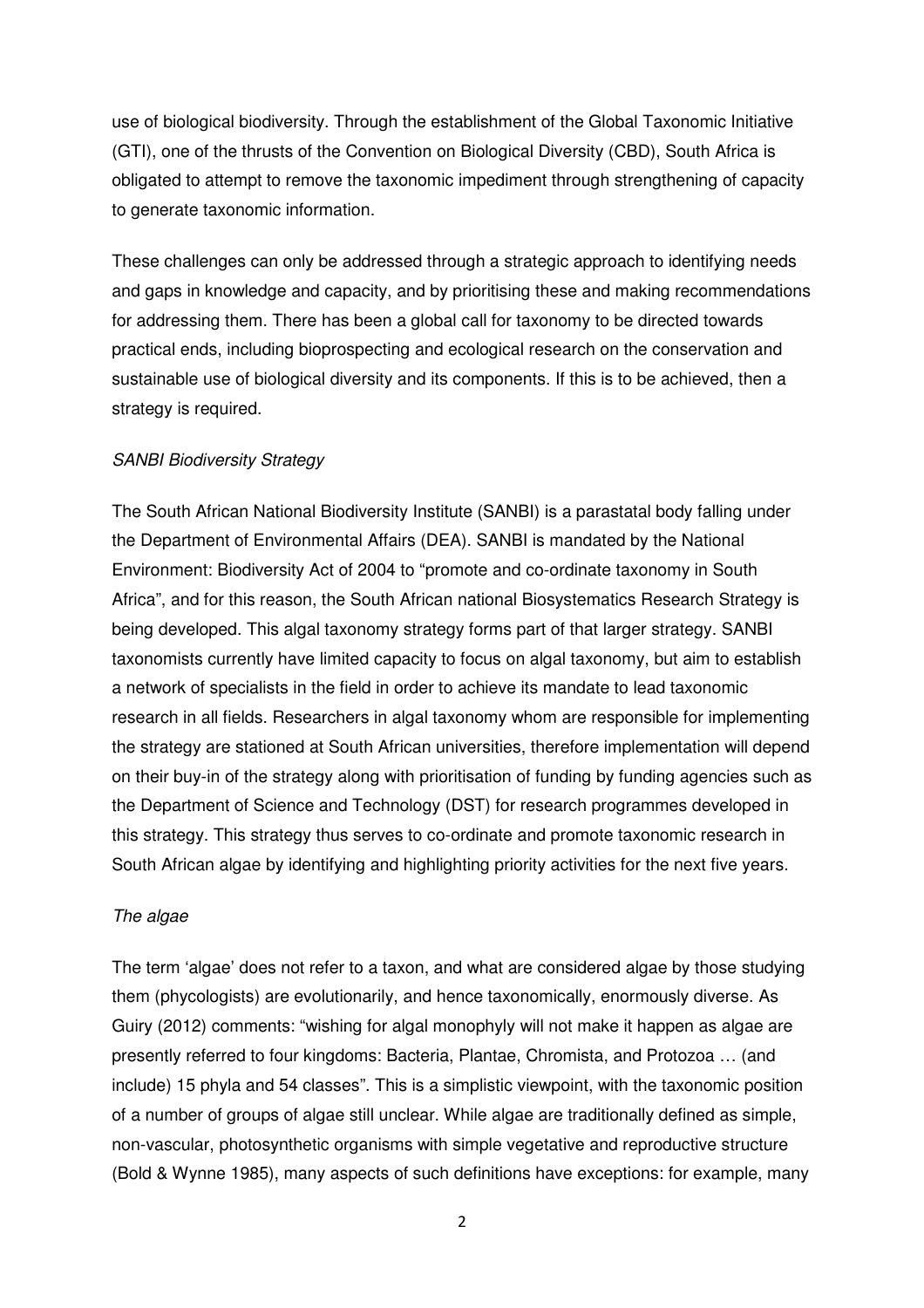large brown algae (Phaeophyceae, Ochrophyta) have vascular conducting tissue, albeit of simpler construction to that of trachaeophytes. Indeed, the concept of algal simplicity is at least partially a perception, because their life histories are more complex than those of land plants. For example, most Rhodophyta ('red algae') have three separate life history phases, and the dinoflagellate Pfiesteria piscicida (fortunately not yet recorded in South Africa) has a life history which includes phases which are photosynthetic, or amoeboid, or predatory, the latter killing large shoals of fish and living off the dead flesh. In addition, the algae include taxonomic groups which are partially non-photosynthetic, a good example being the dinoflagellates (Dinophyceae) which have fairly equal numbers of photosynthetic and nonphotosynthetic members, as well as some species which can be both. The 'Plant and Animal Kingdoms', as represented by many biologists and generally understood by the public, is an enormous understatement of the tree of life. Algae are represented across the breadth of the eukaryotic domain, including representatives that are deeply rooted in branches that give rise to the land plants and animals.

Algae as discussed here encompass those organisms included in the major literature-based website on algal diversity, www.Algaebase.org (Guiry 2012: Table 1), and thus include members of better known phyla such as the Cyanobacteria, Chlorophyta, Charophyta, Rhodophyta, Ochrophyta, Glaucophyta, Haptophyta, Euglenozoa, but also an increasing number of previously unrecognised branches of the tree of life.

Algae carry out about half of global photosynthesis, and are truly ubiquitous, growing wherever there is light, water and nutrients, from Antarctic ice to hot springs, and from the canopies of tropical rain forests to cryptoendolithic species inside rock. Most importantly, they dominate the photosynthetic production in the oceans and many estuarine and freshwater systems as well as providing the energy input for deeper marine systems. Increasing number of terrestrial algae, in many evolutionary lines, are being discovered. Some algae fix nitrogen in nutrient-poor systems, from paddy fields to coral reefs, and others form symbioses with a large variety of organisms, including many groups of marine invertebrates (notably reef-forming corals), angiosperms, ferns and fungi (lichens).

Large marine macroalgae (seaweeds) are the dominant primary producers in the economically critical inshore coastal zone, and form the basis of a world aquaculture industry worth over US\$7 billion annually (mostly for human food). Over 2000t of the green seaweed Ulva is grown annually in South Africa in commercial aquaculture operations, which is the highest figure by weight of any marine organism in South Africa. As well as being ecological engineer species dominating kelp forests on the west coast, more than 6000t of large brown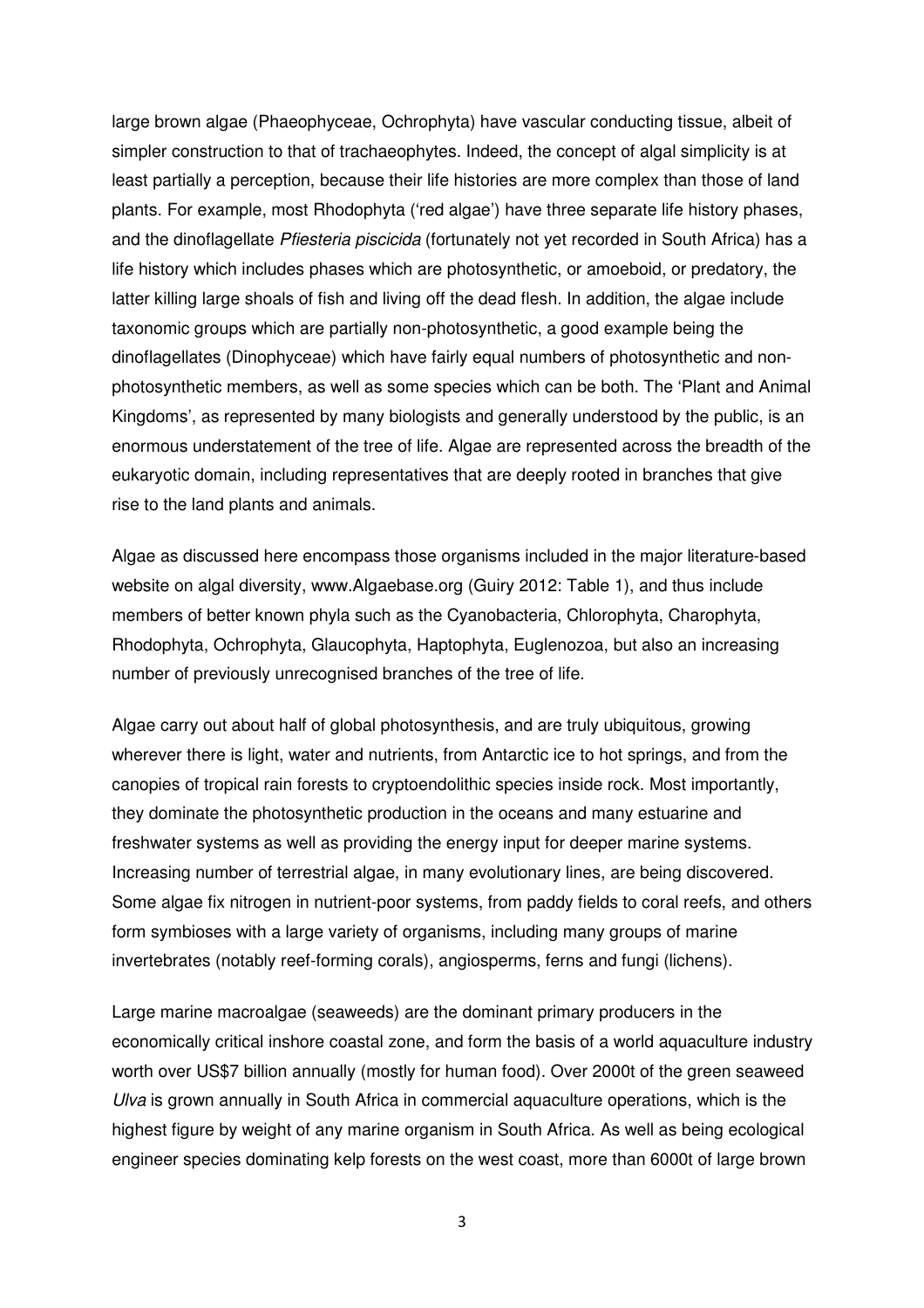algae (kelps) are harvested annually in South Africa for use in aquaculture, agriculture and colloid extraction. It is not clearly demonstrated how many species of kelp occur in South Africa, or which species of Ulva are grown in commercial aquaculture systems.

Algae are excellent indicators and monitors of environmental conditions in aquatic ecosystems, and microalgae (especially diatoms) are widely used for this purpose, including in South Africa. There is an enormous world industry based on algae in medicine, health products and nutriceuticals, and there is active bio-prospecting of algae for drug discovery, including in South Africa. Algae are at the forefront of the global explosion in research and development into the production of biofuels. They are considered by many to be the organisms which will form industries to replace fossil fuels in the future. There are active research and technology groups in South Africa working on a variety of algae with the aim of biofuel production, some without proper taxonomic backup.

Taxonomy of algae is critical to the identification of growths of toxic microalgae (Harmful Algal Blooms) which kill large amounts of marine life each year on the South African west coast, and occasionally kill people. Harmful Algal Blooms are also prevalent in many local freshwater systems. Algae are problem organisms in water supply systems, a problem which will increase as water supplies diminish in the future.

### Challenges in algal taxonomy

A great challenge in algal taxonomy is that there has been no specific Government support for algal taxonomy in South Africa over many decades. The Phycological Society of Southern Africa (see later) has officially approached the relevant authorities (National Botanical Institute and later SANBI) on a number of occasions over the last thirty years to question their lack of support, and were informed that algae are within the ambit of these organisations but "not a current priority". The last algal biologist at these institutions was the seaweed taxonomist Prof Richard Norris at NBI (Kirstenbosch) more than twenty years ago, and following his departure the NBI divested itself of its seaweed herbarium. Terrestrial botanists often use the common term 'plants' to include only terrestrial Trachaeophyta, although on a strict taxonomic definition the kingdom Plantae now includes all Chlorophyta, Rhodophyta and Glaucophyta. More generally, the common term 'plants' is widely used to include all chlorophyllous photosynthetic organisms, as in the definition of phytoplankton as 'microscopic plants' often heard on television documentaries. The perception of officials in Government organisations that the term "plants" excludes algae, has had, and continues to have, negative effects on algal study in South Africa.

4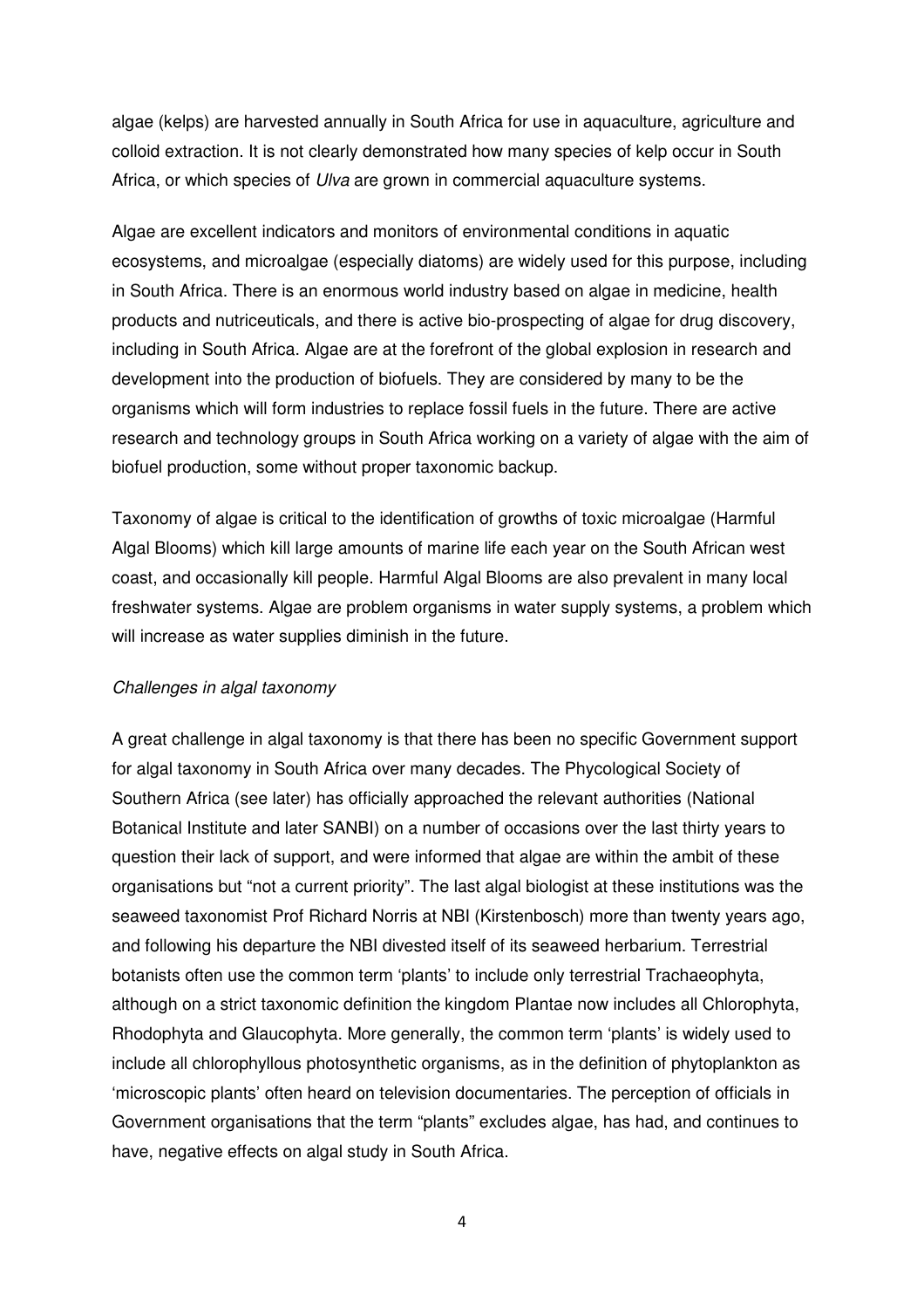The range in form and size of algae (over 7 orders of magnitude from ca. 1 micron to 70m in length) requires a very large variety of techniques to study them. Most researchers tend to study a particular 'form group' and/or taxon of algae, e.g. seaweeds (marine macroalgae), coralline red algae, Harmful Algal Bloom algae, marine flagellates, diatoms, etc. All of these groups listed have at least some, often part-time, local expertise currently, but taxonomy of other important form groups/taxa have no active local expertise. The taxonomy of algae which dominate some entire ecosystems is poorly studied locally, with most freshwater algae and offshore phytoplankton being obvious large gaps. Many local scientists who study algae, including the first author of this document, are not full-time taxonomists, but generalists who feel it necessary to carry out some taxonomic studies in order to do their work.

The vast majority of descriptions of algal species use a 'morphological species concept', although molecular systematics is increasingly being used for many groups. This causes tension between traditional and molecular systematics and systematists, particularly as most algae have few obvious morphological characters and often considerable phenotypic plasticity. For a number of groups, including marine macroalgae (seaweeds) and diatoms, taxa thought to be widespread or cosmopolitan are being shown by molecular methods to exhibit considerable regional endemism. The discovery of numerous 'cryptic species' which are molecularly distinct but morphologically similar is undermining traditional species concepts in many groups. As a good example, the marine red seaweed Portieriahornemannii was thought to be widespread across the Indo-Pacific, but has been shown to comprise 21 species in the Philippines alone (Payo et al. 2013) and may include almost 100 species across its range, with at least 6 in South Africa (F. Leliaert and O. de Clerck, pers. comm.). The importance of this taxonomic research is clear when it is considered that red seaweeds, with Portieria being a significant example, are chemically important, with much literature on the potential of chemical constituents for drug discovery. Molecular studies are also often necessary to identify introductions of alien algal species (e.g. Bolton et al. 2011).

#### **Review of current status of algal systematics in South Africa**

The only group of algae which can be considered to have been reasonably well studied in recent years are the marine macroalgae (seaweeds). A comprehensive document exists with descriptions and illustrations of seaweeds of the west coast (Stegenga et al. 1997), and a much less comprehensive guide has been produced for seaweeds of the east coast (De Clerck et al. 2005). A website is under construction (RJ Anderson, Department of Agriculture, Forestry and Fisheries (DAFF)) that will have descriptions and illustrations of seaweeds of the intervening south coast. An annotated checklist of seaweeds recorded for

5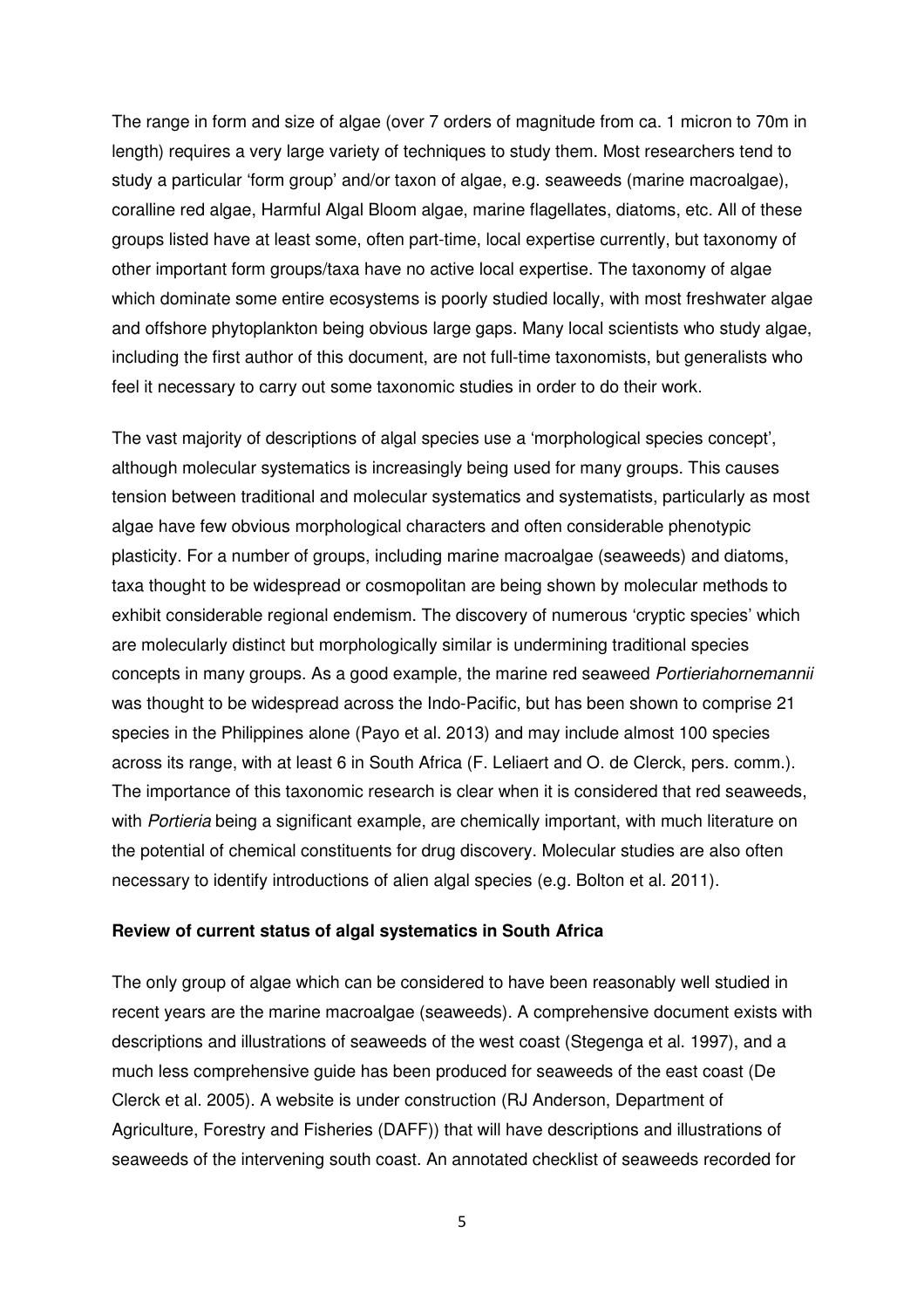South Africa is urgently needed, and could be produced by the current workers, if support is received.

The diatoms were well studied in the past, particularly by such researchers as Cholnoky, Giffen & Archibald, but there is no checklist available for species which have been recorded in South Africa.

Work has also been undertaken on inshore marine phytoflagellates, particularly the haptophytes (Pienaar, Inouye, Sym), dinophytes, especially those inhabiting tidal pools (Pienaar, Horiguchi), 'prasinophytes' (Pienaar, Inouye, Sym) and a broad survey of phytoplankton in shipping ballast as a potential means of alien introduction (Marangoni, Pienaar, Pitcher, Sym). There has also been a comprehensive survey of benthic marine cyanophytes by Silva and Pienaar. Taxonomic work has also included some more isolated forays into other groups (e.g. Chrysophyceae, Sphaleromantis). With the exception of work undertaken on the genus Pyramimonas, most investigations are as a result of serendipitous encounters with novel species or genera or dealings with problem algae, rather than due to in depth surveys and nearly all have been limited to inshore waters. Commonly encountered ubiquitous species (e.g. Emiliania huxleyi) tend to be unreported because of the lack of novelty and this is an important omission when assembling comprehensive lists of South African representatives.

How many algal species are there in the world? According to Guiry (2012), "Despite uncertainties regarding what organisms should be included as algae and what a species is in the context of the various algal phyla and classes, a conservative approach results in an estimate of 72 500 algal species, names for 44 000 of which have probably been published, and 33 248 names have been processed by AlgaeBase to date (June 2012)". According to Guiry (pers. comm. to John Bolton), there are about 8700 species of marine macroalgae described, globally, whereas Bolton & Stegenga (2002) estimated there to be around 800 species recorded for South Africa, around 9.5% of the global total estimate. Therefore, in the unlikely circumstance that seaweeds can represent a guide to algal diversity in general a very rough estimate of algal diversity in South Africa would be around 6900 species. No attempt has ever been made to list or add up the numbers of algal species recorded in South Africa.

### Research capacity

Institutions and permanently employed researchers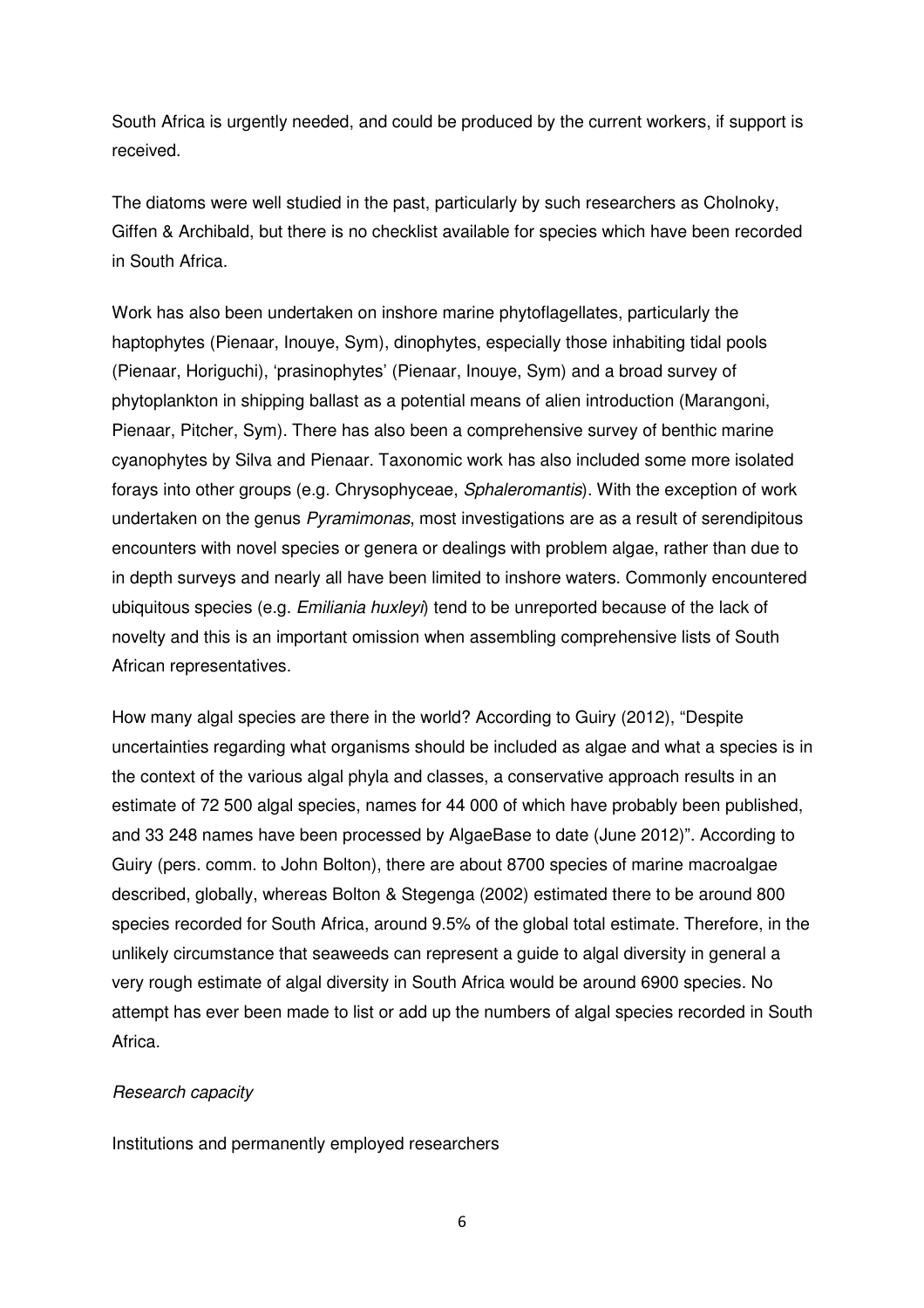The number of researchers in South Africa who are actively working on algal systematics, which includes documenting and describing species is very small and comprises a handful of university academics and their students. There is no algal taxonomic work being carried out in South Africa other than at universities. The majority of phycologists work with marine macroalgae (seaweeds) and none of them is a full time algal taxonomist. There are growing collaborations with authors overseas who work on specific groups of algae. For example the 'Guide to the Seaweeds of KwaZulu-Natal' (De Clerck et al. 2005) was the result of a Flanders/South Africa collaboration between scientists at the University of Gent (Belgium), University of Cape Town (UCT) and DAFF.

### **Table 1:** Capacity for algal systematics in South Africa

List of academics at South African institutions who carry out some taxonomic research on algae (please note that none of these are full-time taxonomists, and that taxonomic activities are generally <10% of time).

| <b>NAME</b>            | <b>INSTITUTION</b>             | <b>FOCUS GROUP (TAXA)</b>  |
|------------------------|--------------------------------|----------------------------|
| Prof John J Bolton     | <b>UCT</b>                     | Marine macroalgae          |
| A/Prof Gavin Maneveldt | University of the Western Cape | Coralline red algae        |
| A/Prof Stuart Sym      | <b>Wits</b>                    | Marine flagellates         |
| Dr. Jonathan Taylor    | <b>North West University</b>   | Diatoms                    |
| A/Prof Robert Anderson | <b>DAFF</b>                    | Marine macroalgae          |
| Dr Grant Pitcher       | <b>DAFF</b>                    | Harmful algal blooms       |
| Emeritus Prof. Richard | <b>Wits</b>                    | Marine flagellates         |
| Pienaar                |                                |                            |
| A/Prof Eileen Campbell | Nelson Mandela Metropolitan    | Surf diatoms               |
|                        | University (NMMU)              |                            |
| Dr Tommy Bornmann      | <b>NMMU</b>                    | Phytoplankton ecology      |
|                        |                                | (diatoms/coccolithophores) |

## Human capital development

There have been two purely taxonomic theses on seaweeds at UCT in the last 10 years, and two PhD students are currently registered. A number of other theses over the last 30 years have had small seaweed taxonomic components. One seaweed PhD has been completed at UWC in this period, with another currently registered. Around seven PhD's were completed on taxonomic studies of macroalgae under Prof Richard Pienaar from the 1980's to the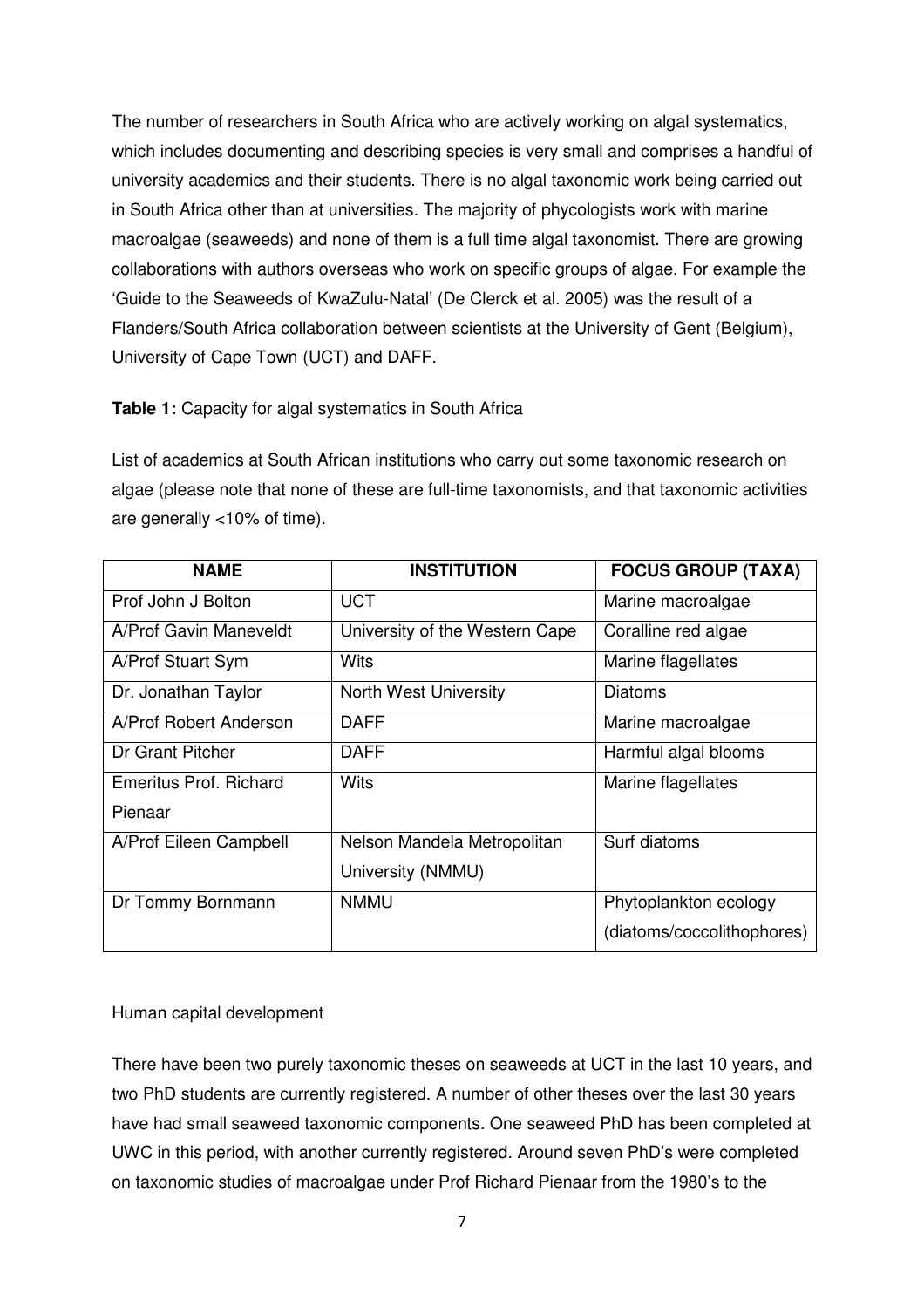2000's, and three are currently registered at Wits. The only recent PhD with a large diatom taxonomic component is that of Jonathon Taylor. Many other PhDs, at these and other Universities, have included some algal diversity aspects, which thus contain data which could be included in diversity datasets.

## Professional societies

The Phycological Society of Southern Africa was formed in 1982, and has met almost every year since. There is thus a small group of people working with algae who regularly meet, and taxonomic papers have represented a small but significant part of these conferences over the last 30 years. Most of the taxonomic presentations have been concerned with marine flagellates and to a lesser extent seaweeds. A small number of South Africa phycologists attend their International Phycological Congress every four years.

The International Phycological Society (IPS) is very active, and publishes the journal 'Phycologia'.

# **Collections**

All major algal collections are at Universities. The major collections of seaweeds are based at Rhodes University, UCT and University of KwaZulu Natal (UKZN), Pietermaritzburg. A diatom collection is housed at the North West University, and the University of the Witwatersrand (Wits) has a culture collection of marine flagellates.

## Electronic resources

The major literature-based algal website is www.Algaebase.org run by Prof Michael Guiry (University College Galway, Ireland).

In South Africa, the seaweed herbaria at UCT, UKZN and Rhodes have been databased and data is available, with the latter two funded by SABIF.

Dr Jonathon Taylor has digitized all Cholnoky's and his own diatom records, which could be added to a proposed South African algal database

Many records were made in literature of freshwater algae many years ago (particularly in the 1930s and 1940s) but no attempt has ever been made to compile records of South African freshwater algae.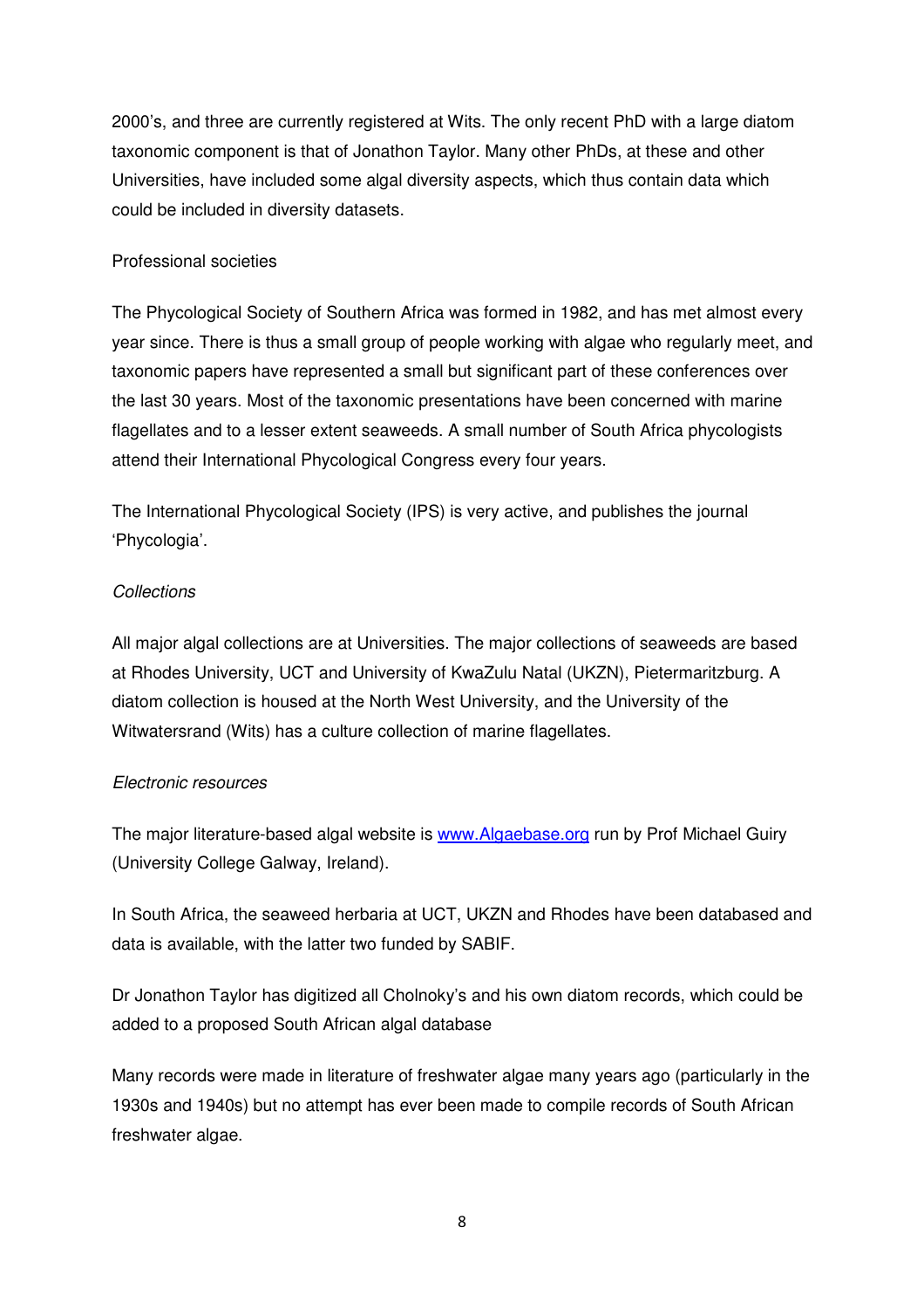DNA barcoding of algae has received some attention because of the potential to address problems associated with species identification. There was a global initiative to barcode seaweeds, but it has run out of funds (G Saunders pers. comm.). The number of South African algae that have been submitted for barcoding is unknown, and many of the seaweeds which were submitted have not been sequenced and analysed.

## Funding for Algal Systematics in South Africa

Over the last seven years the South African Biosystematics Initiative (SABI) provided funding for a seaweed systematics project, but this initiative has now been incorporated into a larger Department of Science & Technology Programme that has yet to be initiated. The South African Biodiversity Information Facility (SABIF) has provided funds for the digitization of two major seaweed herbaria.

There are limited funds available through the NRF, including the rated researchers open programme, the rated researchers incentives funding and several other programmes that target specific activities (such as international collaborations and conference attendance).

# **The Algal Taxonomy Strategy for South Africa**

The vision of the strategy for algal taxonomy in South Africa is:

to document all existing literature records and specimens in collections of South African algae and to enhance and support taxonomic research on South African algae into the future.

The three strategic objectives that have been identified are to:

- 1. develop an inventory of all species recorded in the literature and digitised from properly identified specimens in collections, with an online checklist as the ultimate goal;
- 2. develop an online algal database ("flora") with identification keys, to achieve dissemination of information to make it accessible to broader public; and
- 3. develop capacity in taxonomic research on algae.

The first objective would entail exploring and documenting algal biodiversity. Activities required to achieve the objective would be to collate and database taxonomic literature, develop a checklist, and liaise with SANBI to provide this as an online resource. To achieve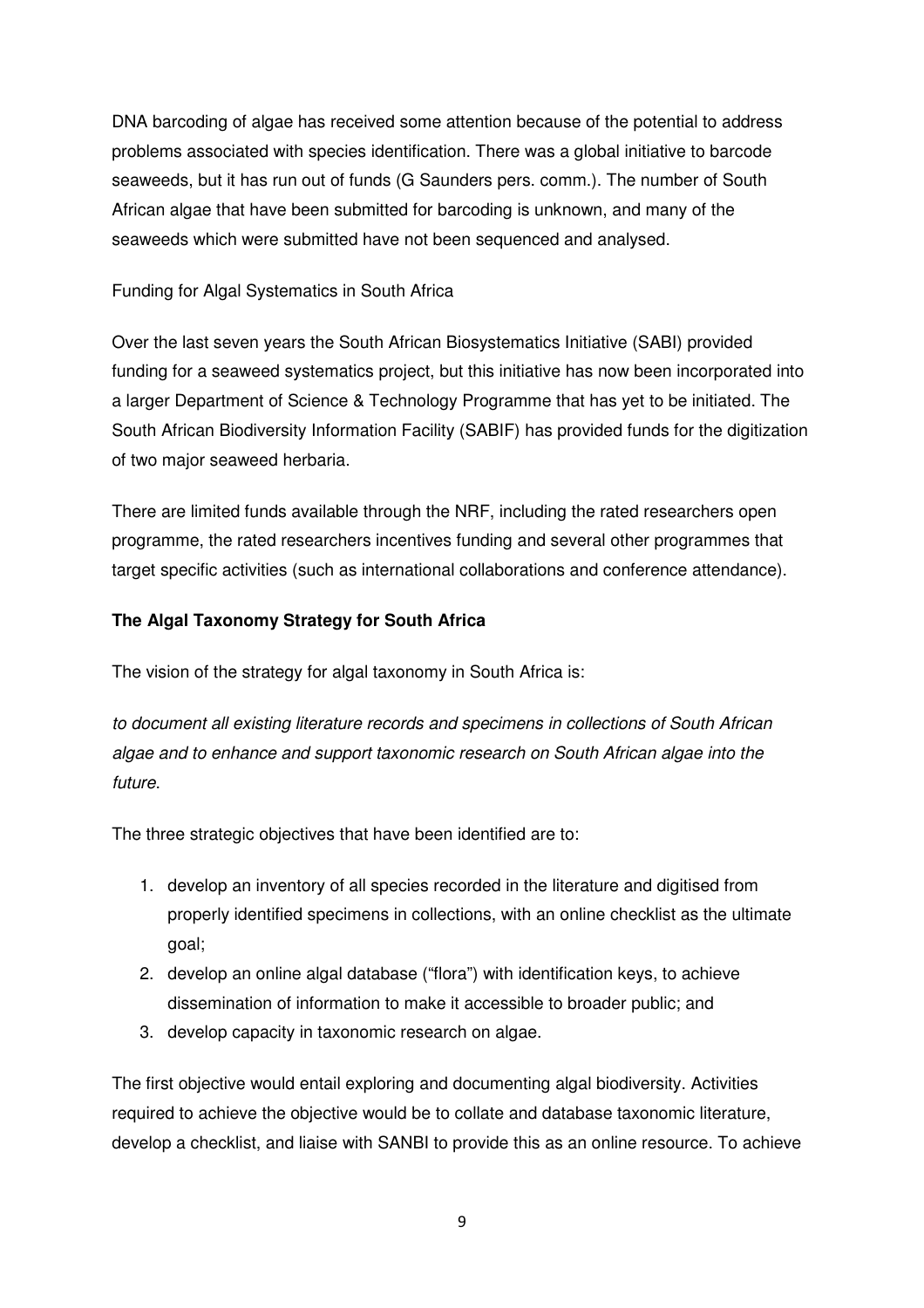an online Flora, the database would need to be additionally populated with descriptions of all species, and these made accessible online.

In order to achieve the first two of these objectives, it is proposed that funding is sourced (possibly from SANBI) for post-doctoral students at UCT to undertake taxonomic research, collate and database taxonomic literature, develop a checklist, and link these to descriptions and keys of all species. The researcher should liaise with SANBI to provide this as an online resource on the SANBI website. Outputs would be an online checklist and online flora, and database of associated information.

The third objective would be achieved by initiating a taxonomic research programme to address taxonomic problems, beginning with those taxa of most relevance to society (i.e. taxonomically, economically and ecologically important taxa). It would be necessary to motivate for funding to be directed towards training young scientists at post graduate level to address pertinent taxonomic research questions in algae. Student projects to develop electronic identification tools should also be encouraged. Interns or students housed at Universities or SANBI can be used to database existing information, including descriptions and images.

### **Acknowledgements**

The authors are grateful to the following people for providing advice on the strategy: Prof Stuart Sym, University of the Witwatersrand

Dr Jonathon Taylor: University of the North West

Prof Robert J Anderson (Department of Agriculture, Forestry and Fisheries)

### **References**

Bold HC, Wynne MJ. Introduction to the algae. 2<sup>nd</sup> Edition. Prentice Hall Inc., Englewood Cliffs, New Jersey. 720pp. 1985.

Bolton JJ, Andreakis N, Anderson RJ. Molecular evidence for three separate cryptic introductions of the red seaweed Asparagopsis (Bonnemaisoniales, Rhodophyta) in South Africa. African Journal of Marine Science 2011;33:263–271

De Clerck O, Bolton JJ, Anderson RJ, Coppejans E. Guide to the seaweeds of KwaZulu-Natal. Botanica Scripta Belgica 2005; 33:294pp.